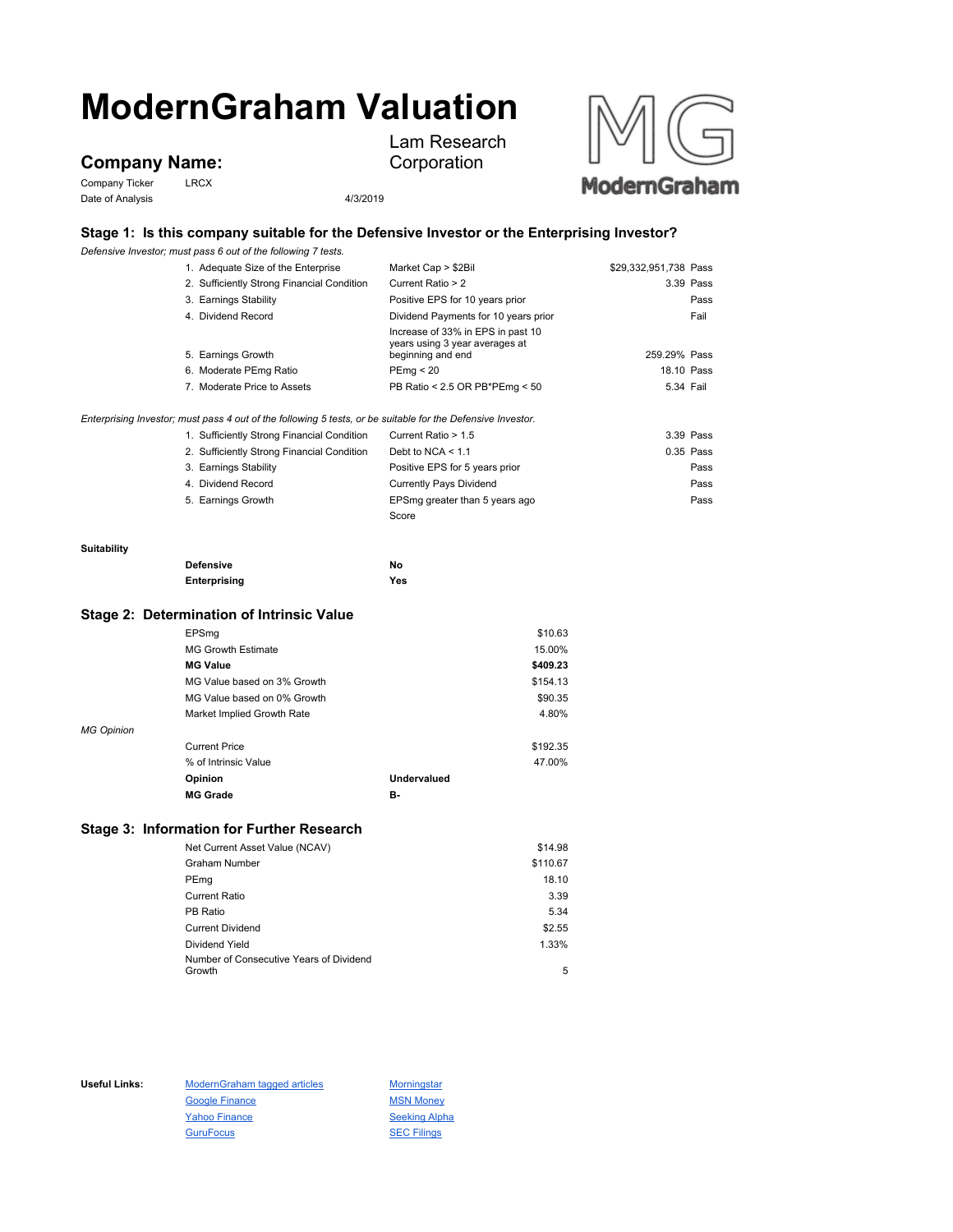| <b>EPS History</b>      |          | <b>EPSmg History</b>                 |                  |
|-------------------------|----------|--------------------------------------|------------------|
| <b>Next Fiscal Year</b> |          |                                      |                  |
| Estimate                |          | \$12.98 Next Fiscal Year Estimate    | \$10.63          |
| <b>Jun2018</b>          | \$13.17  | <b>Jun2018</b>                       | \$8.63           |
| Jun2017                 | \$9.24   | Jun2017                              | \$5.74           |
| Jun2016                 | \$5.22   | Jun2016                              | \$3.63           |
| Jun2015                 | \$3.70   | Jun2015                              | \$2.90           |
| Jun2014                 | \$3.62   | Jun2014                              | \$2.61           |
| Jun2013                 | \$0.66   | Jun2013                              | \$1.94           |
| Jun2012                 | \$1.35   | Jun2012                              | \$2.45           |
| Jun2011                 | \$5.79   | Jun2011                              | \$2.96           |
| Jun2010                 | \$2.71   | Jun2010                              | \$1.76           |
| Jun2009                 | $-$2.41$ | <b>Jun2009</b>                       | \$1.54           |
| <b>Jun2008</b>          | \$3.47   | <b>Jun2008</b>                       | \$3.23           |
| <b>Jun2007</b>          | \$4.85   | <b>Jun2007</b>                       | \$2.72           |
| <b>Jun2006</b>          | \$2.33   | Jun2006                              | \$1.39           |
| Jun2005                 | \$2.09   | Jun2005                              | \$0.76           |
| Jun2004                 | \$0.54   | Jun2004                              | \$0.18           |
| Jun2003                 | $-$0.06$ | Jun2003                              | \$0.01           |
| Jun2002                 |          | -\$0.71 Balance Sheet Information    | 12/1/2018        |
| Jun2001                 |          | \$0.39 Total Current Assets          | \$7,355,845,000  |
| Jun2000                 |          | \$1.53 Total Current Liabilities     | \$2,166,837,000  |
| <b>Jun1999</b>          |          | -\$0.98 Long-Term Debt               | \$1,813,190,000  |
|                         |          | <b>Total Assets</b>                  | \$10,768,458,000 |
|                         |          | <b>Intangible Assets</b>             | \$1,736,468,000  |
|                         |          | <b>Total Liabilities</b>             | \$4,927,086,000  |
|                         |          | Shares Outstanding (Diluted Average) | 162,170,000      |